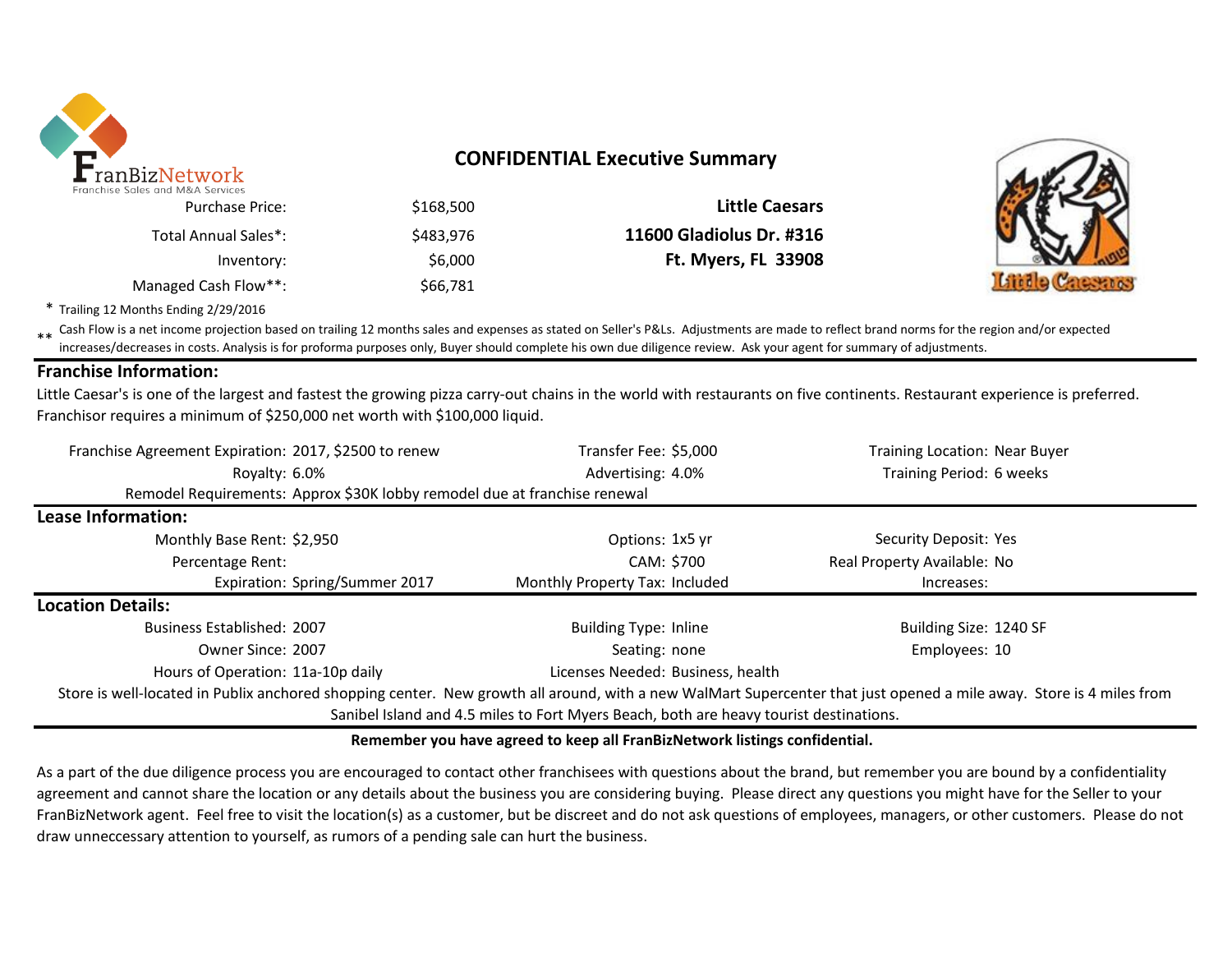

#### **MONTHLY SALES**

| <b>Little Caesars</b> |            |            |            |            |            |           |          |            |            |           |            |            |              |
|-----------------------|------------|------------|------------|------------|------------|-----------|----------|------------|------------|-----------|------------|------------|--------------|
|                       | <b>Jan</b> | <b>Feb</b> | <b>Mar</b> | <b>Apr</b> | <b>May</b> | June      | July     | <b>Aug</b> | <b>Sep</b> | Oct       | <b>Nov</b> | <b>Dec</b> | <b>TOTAL</b> |
| 2013                  | \$48,207   | \$42,597   | \$47,604   | \$40,154   | \$40,959   | \$39,877  | \$42,644 | \$38,575   | \$36,119   | \$40,345  | \$39,622   | \$44,220   | \$500,923    |
| 2014                  | \$42,455   | \$39,916   | \$44,727   | \$38,653   | \$37,171   | \$34,409  | \$36,774 | \$36,169   | \$34,431   | \$39,074  | \$37,920   | \$39,670   | \$461,369    |
| $$+/-$                | (55, 752)  | (52,681)   | ( \$2,877) | (51,501)   | (53, 788)  | (\$5,468) | (55,870) | (52, 406)  | (51,688)   | (51, 271) | (51, 702)  | (54, 550)  | ( \$39,554)  |
| $% +/-$               | $-12%$     | $-6%$      | -6%        | $-4%$      | -9%        | $-14%$    | $-14%$   | -6%        | -5%        | $-3%$     | -4%        | $-10%$     | $-8%$        |
|                       |            |            |            |            |            |           |          |            |            |           |            |            |              |
| 2014                  | \$42,455   | \$39,916   | \$44,727   | \$38,653   | \$37,171   | \$34,409  | \$36,774 | \$36,169   | \$34,431   | \$39,074  | \$37,920   | \$39,670   | \$461,369    |
| 2015                  | \$46,646   | \$43,077   | \$47,217   | \$39,982   | \$41,215   | \$38,039  | \$41,095 | \$38,324   | \$35,362   | \$40,438  | \$38,600   | \$40,350   | \$490,345    |
| \$ +/-                | \$4,191    | \$3,161    | \$2,490    | \$1,329    | \$4,044    | \$3,630   | \$4,321  | \$2,155    | \$931      | \$1,364   | \$680      | \$680      | \$28,976     |
| $% +/-$               | 10%        | 8%         | 6%         | 3%         | 11%        | 11%       | 12%      | 6%         | 3%         | 3%        | 2%         | 2%         | 6%           |
|                       |            |            |            |            |            |           |          |            |            |           |            |            |              |
| 2015                  | \$46,646   | \$43,077   | \$47,217   | \$39,982   | \$41,215   | \$38,039  | \$41,095 | \$38,324   | \$35,362   | \$40,438  | \$38,600   | \$40,350   | \$490,345    |
| 2016                  | \$41,622   | \$41,732   | \$0\$      | \$0        | \$0        | \$0       | \$0      | \$0        | \$0        | \$0       | \$0        | \$0        | \$83,354     |
| \$ +/-                | (55,024)   | ( \$1,345) |            |            |            |           |          |            |            |           |            |            | (56, 369)    |
| $% +/-$               | $-11%$     | $-3%$      |            |            |            |           |          |            |            |           |            |            | $-7%$        |